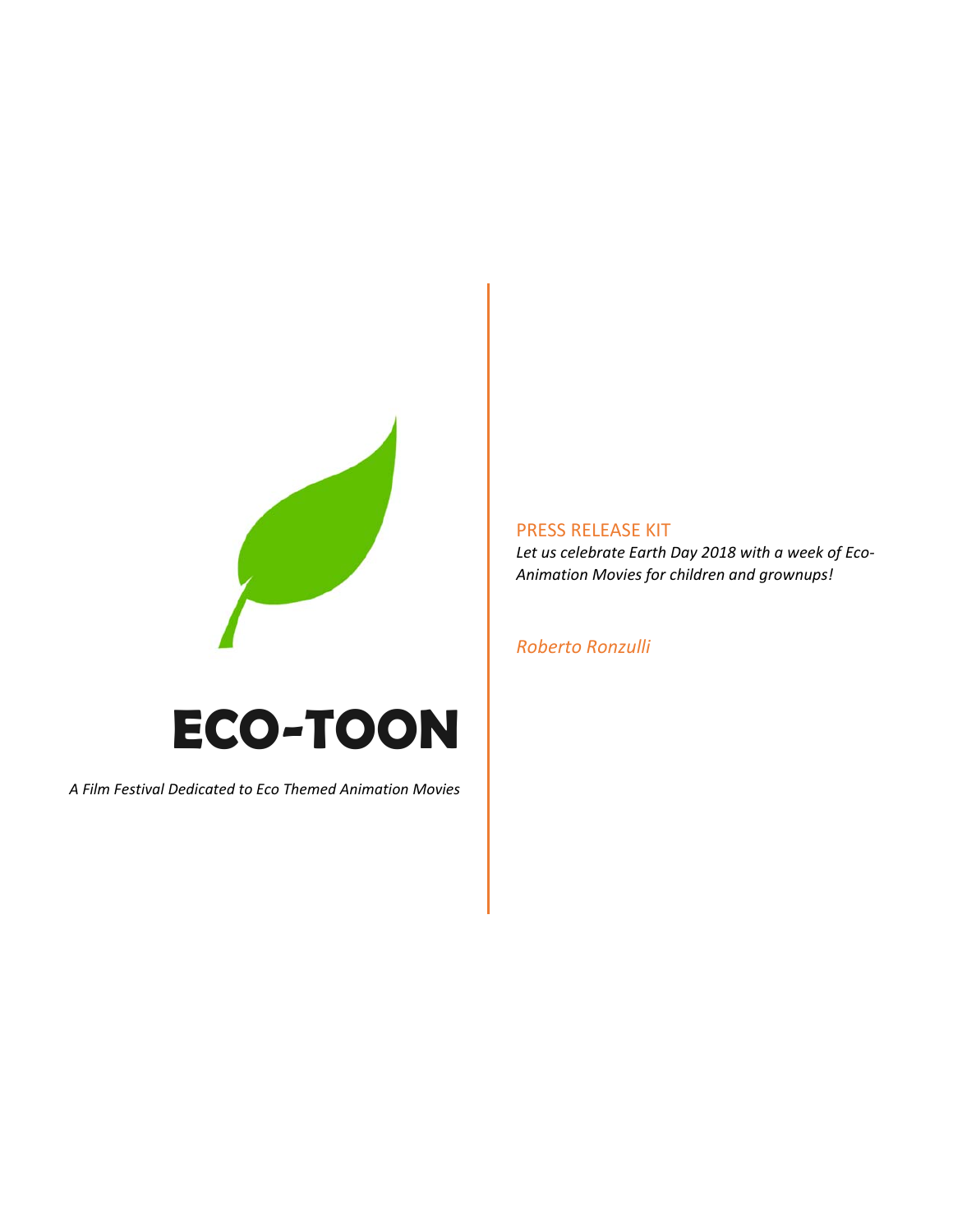## **Manifesto:**

**ECO-TOON** is a non-politically affiliated Film Festival Dedicated to Eco-Themed Animation Movies with the aim to inspire connection and care of the natural world.

All screenings will be free and accessible to everyone.

# **Event program**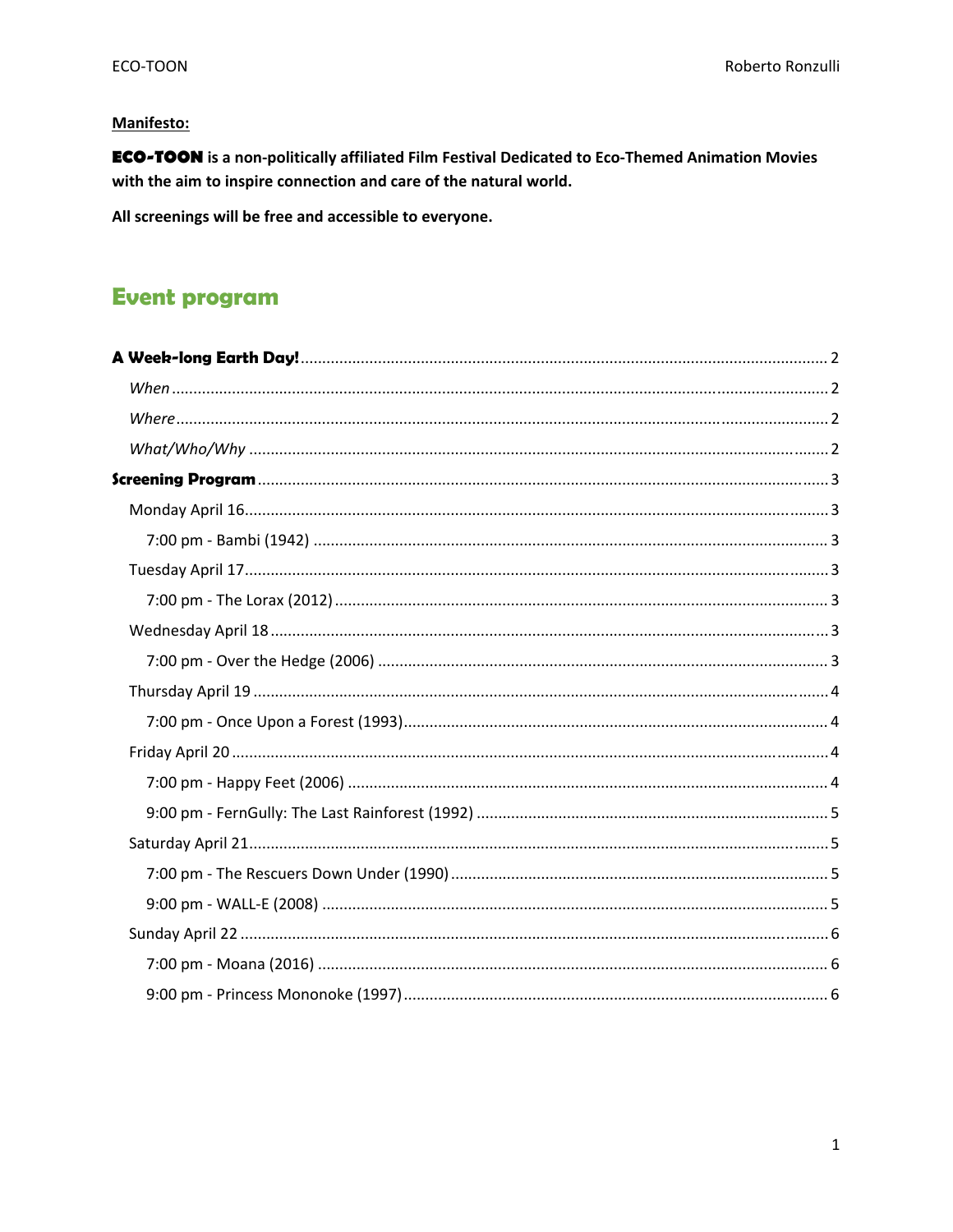

Animation Movies for everyone! The aim of the festival is to renew local interest in ecology‐related themes, through a series of cartoons spanning from classic to modern 3D animation.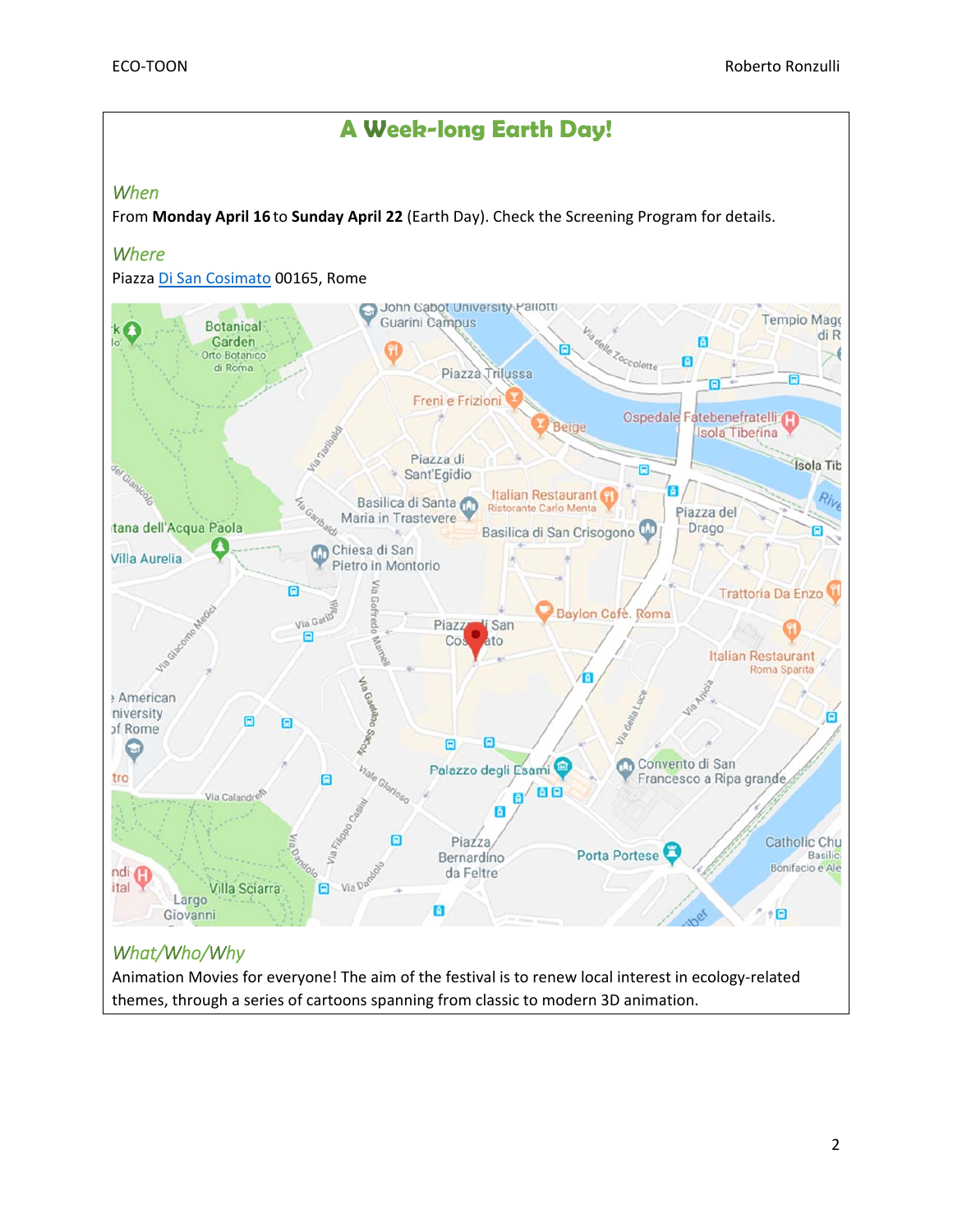# **Screening Program**

# Monday April 16

#### *7:00 pm ‐ Bambi (1942)*

Produced by Walt Disney and based on the book *Bambi, a Life in the Woods* by Austrian author Felix Salten, Bambi is the 1942 animation masterpiece that will open the Eco Toon Film Festival. Considered by many the game changer in the eco animation field, it is a timeless sensitizing and inspiring story for everone.

Theodore Strauss (New York Times) claimed Disney films "teach us variously about having a fundamental respect for nature. Some of them, such as Bambi, inspired conservation awareness and laid the emotional groundwork for environmental activism."

*Interesting fact:* Former Beatle Paul McCartney has credited the shooting death of Bambi's mother for his initial interest in animal rights.

## Tuesday April 17

## *7:00 pm ‐ The Lorax (2012)*

Past and modern, big and small productions, classic and 3D animation are all part of the festival! In representation of our beliefs, here comes *The Lorax*, a 2012 3D computer‐animated musical fantasy– comedy film, and adaptation of the 1972 book, starring DeVito dubbing the protagonist in five different languages (English, Spanish, Italian, German, and Russian).

A thought provoking story filled with great music and environmental messages.

*Interesting fact:* Universal added an environmental message to the film's website after a fourth‐grade class in Brookline, Massachusetts launched a successful petition through Change.org

## Wednesday April 18

## *7:00 pm ‐ Over the Hedge (2006)*

Starring big names like Bruce Willis and Avril Lavigne, this DreamWorks Animation cartoon subliminally inspires while entertaining: "even if it's not an animation classic, is clever and fun, and the jokes cater to family members of all ages." (RottenTomatoes.com)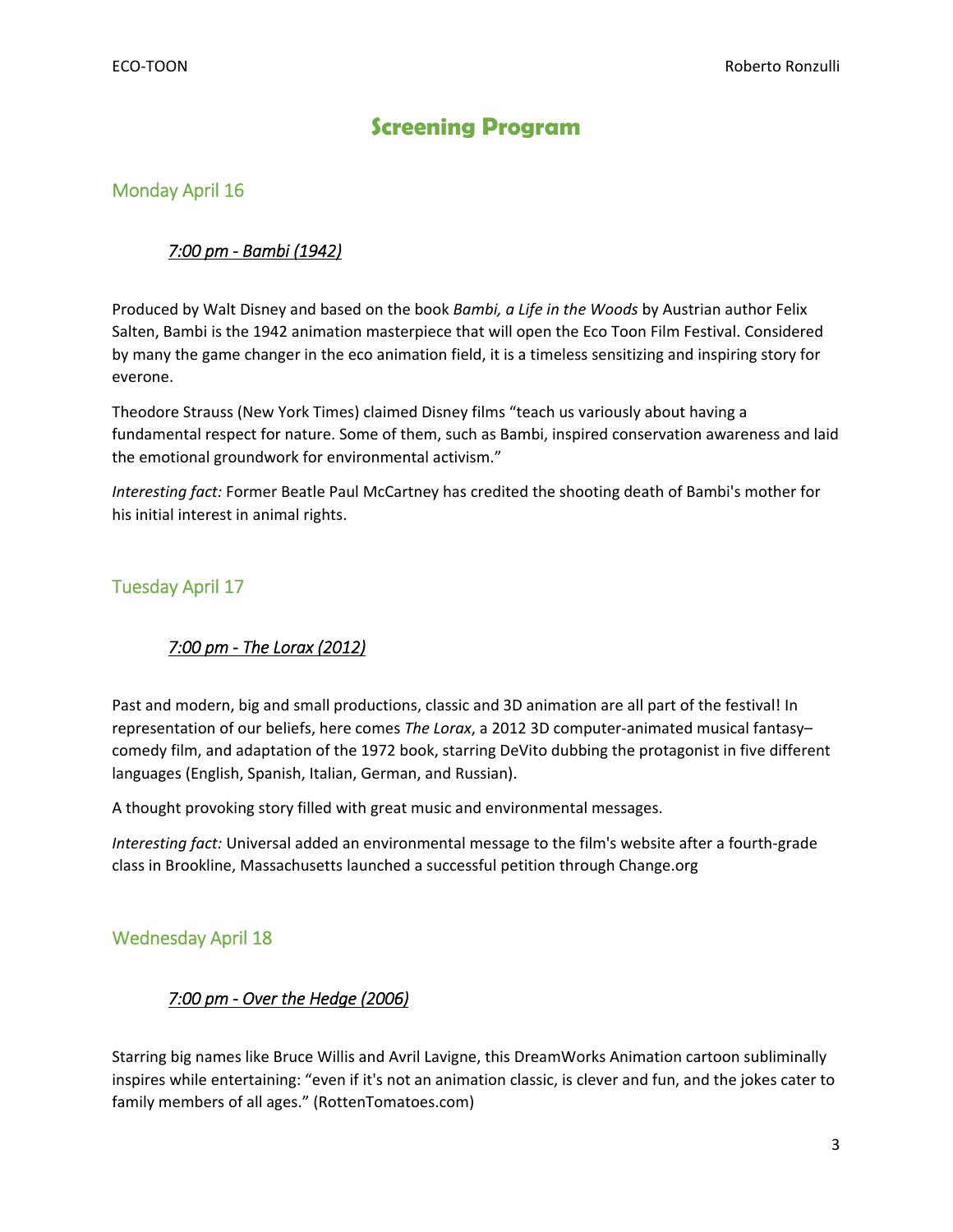The story of RJ the raccoon entering the cave of Vincent the bear, who has a wagon full of human food taken from a nearby rest stop, is a fun way to talk about important eco system themes.

What breaking the natural cycle of Nature can lead to?

## Thursday April 19

#### *7:00 pm ‐ Once Upon a Forest (1993)*

This cartoon animation shows that small actions (e.g. using less water, asking where your food comes from, recycling, turning off switches etc.) can improve quality of life and our future. A good example for children, pushing them to adopt environmentally sustainable behaviors and indirectly raise awareness among adults by showing them that they can change the world with their own simple actions.

*Interesting fact:* The Miami Herald took note of the film's potential competition with Universal Studios' already‐established summer hit, Jurassic Park: "[A] small but well‐crafted animated feature like [this] seemingly doesn't stand a grasshopper's chance. And that's a shame, because this is a delightful family film. (Wikipedia)

#### Friday April 20

#### *7:00 pm ‐ Happy Feet (2006)*

From the creative mind of George Miller, director of the Mad Max movie series, Happy Feet is an appealing animated film with plenty of catchy music. It deals with environmental themes related to humans intruding on natural habitats but avoids the heavy-duty questions of how to solve the problem. Also, stereotyping come into play: Latin‐inspired penguins are caricatured as party‐loving animals, and an African‐American‐inspired penguin comes across as an oversexed, fundamentalist preacher. Still, the movie's messages of integrity, social acceptance, and embracing your own uniqueness shine through.

*Interesting fact:* An earlier cut of the film seems to have included a large subplot regarding aliens in the extraterrestrial sense, whose presence was made gradually more and more known throughout, and who were planning to siphon off the planet's resources gradually, placing the humans in the same light as the penguins. At the end, through the plight of the main character, their hand is stayed and, instead, first contact is made. This was chopped out during the last year of production, and has yet to see the light of day in a finished form, although concept art from these sequences were showcased at the Siggraph 2007 demonstration, and are available online, as well. (Wikipedia)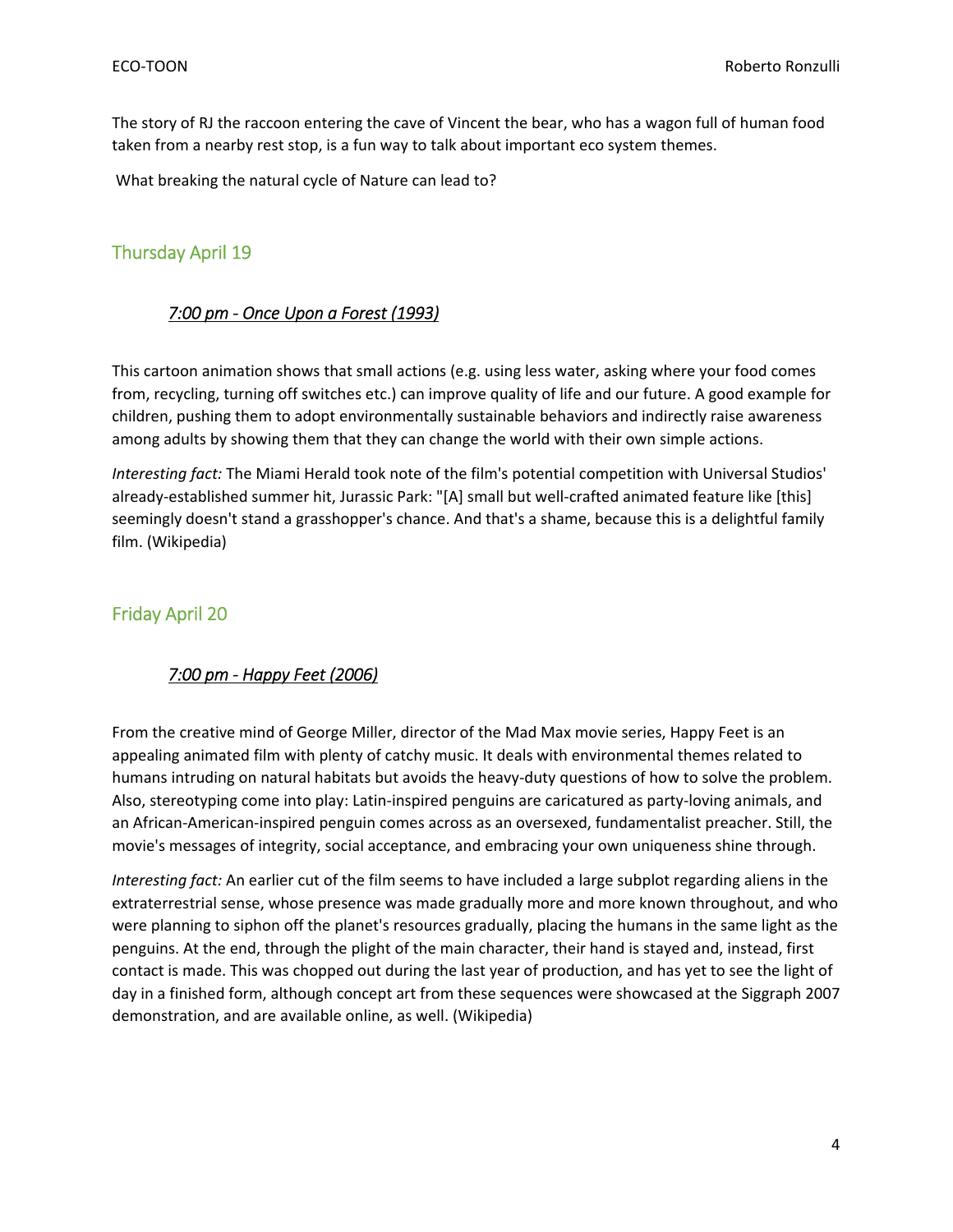#### *9:00 pm ‐ FernGully: The Last Rainforest (1992)*

Written by Jim Cox, and based on the same book by Diana Young, *FernGully: The Last Rainforest* is the original film in the FernGully series, first screened on April 10, 1992.

Source of inspiration for the plot of the film *Avatar*, this animation movie talks about Zak, a human accidentally transformed into a fairy, that joins the fairies' community and ends up fighting his own kind, the humans, who have been corrupted by Hexxus, an evil spirit that gains power from the pollution, and more specifically, from the energy and smoke produced by The Leveler (a lumberjacking machine).

The movie not only talks about environment protection themes, but also represents a critique towards humanity and evolution.

*Interesting fact:* A running gag is that Batty, being a bat (and thus short‐sighted) keeps running into things. Yet, Batty is a fruit bat: these are day animals with quite a good sight, particularly useful to spot berries and fruit to feed on. (Fandom)

## Saturday April 21

#### *7:00 pm ‐ The Rescuers Down Under (1990)*

Sequel to the 1977 animated film *The Rescuers,* this second chapter takes a very interesting biopolitic turn. The evil character, a poacher, by making a living off selling poached animals, also represents the environmentally and socially destructive nature of capitalism while, at the same time, acknowledging that the rich (the poacher) is dependent on the environment and the very people he/she suppresses to survive.

*Interesting fact: The Rescuers Down Under* It is the first film to be completely created digitally and does not use a camera.

#### *9:00 pm ‐ WALL‐E (2008)*

Protecting the environment through efforts like "Going Green" and concerns about Global Warming have become prominent current issues in today's society, therefore the Saturday night prime time is dedicated to the most outstanding environmentalist movie of the festival: Disney and Pixar's *Wall‐E*. Reaching beyond the realm of entertaining children's film, it displays an impressive environmental work encompassing a number of warnings and fears for the environment. The film also meets critic Lawrence's Buell's four components of an "environmentally‐oriented" work.